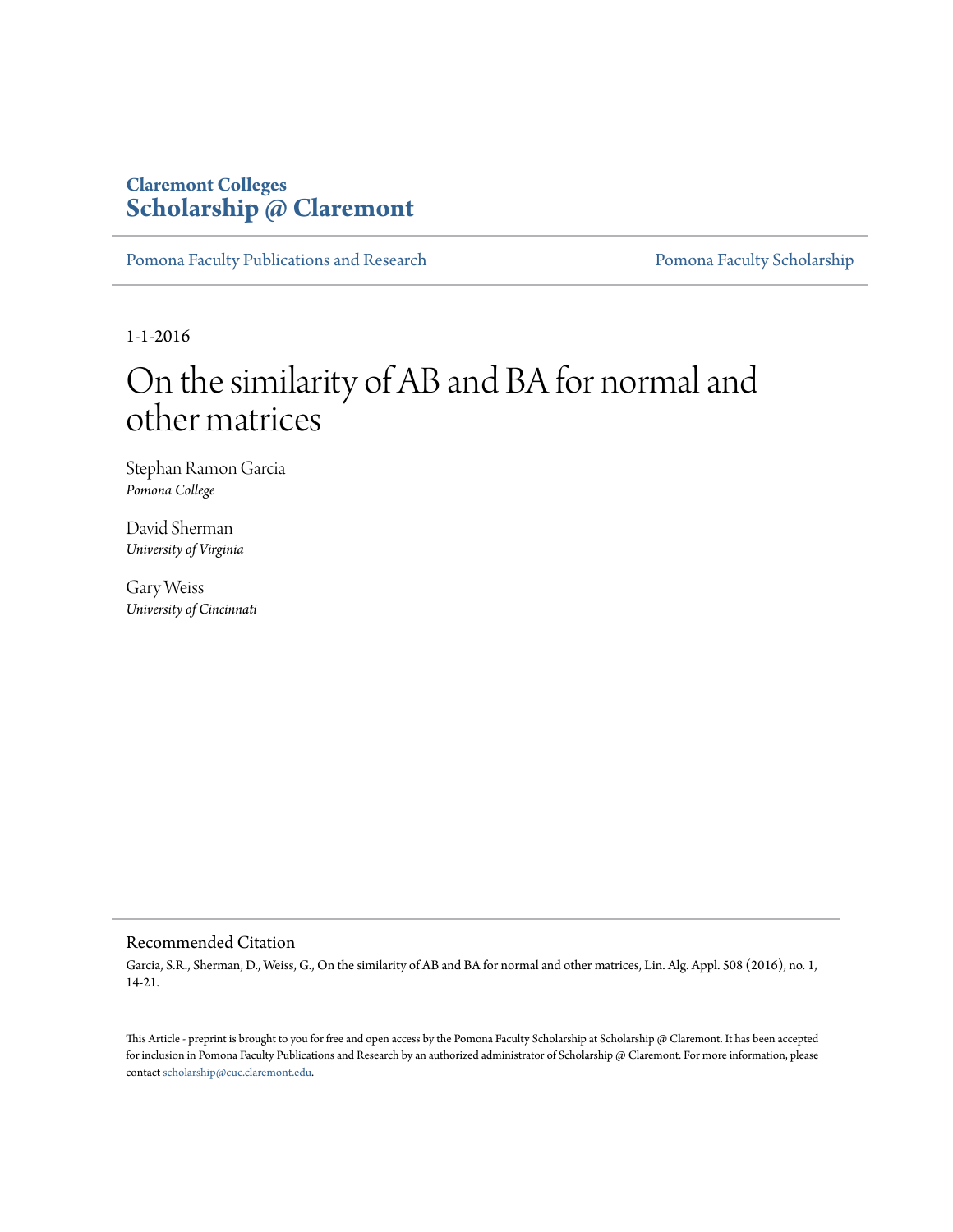## ON THE SIMILARITY OF AB AND BA FOR NORMAL AND OTHER MATRICES

STEPHAN RAMON GARCIA, DAVID SHERMAN, AND GARY WEISS

ABSTRACT. It is known that  $AB$  and  $BA$  are similar when A and B are Hermitian matrices. In this note we answer a question of F. Zhang by demonstrating that similarity can fail if  $A$  is Hermitian and  $B$  is normal. Perhaps surprisingly, similarity does hold when  $A$  is positive semidefinite and  $B$ is normal.

#### 1. INTRODUCTION

Throughout this paper A and B denote complex square matrices of the same size. We pursue the following question: when is  $AB$  similar to  $BA$ ?

This does not always happen. But it does when A and B are Hermitian or when either is invertible; we seek other assumptions that imply similarity. For instance, it was asked by F. Zhang (personal communication) whether it suffices for  $A$  and  $B$  to be merely normal. We show here that similarity does not follow even when  $A$  is Hermitian and  $B$  is normal (Example [5.3\)](#page-4-0), although it does if A is further assumed to be positive semidefinite (Theorem [6.1\)](#page-5-0). We also show that similarity, or unitary similarity, follows under various hypotheses when one or both matrices have low rank or size, and we give minimal counterexamples showing that our conditions are sharp.

Similarity will be denoted by  $\sim$  and unitary similarity by  $\sim_u$ .

We thank Fuzhen Zhang for bringing this problem to our attention, and Roger Horn for suggesting significant improvements to Section 6.

#### 2. Ranks of powers of a matrix

We define the *rank sequence* of A to be  $\{\text{rank}(A^j)\}_{j=0}^{\infty}$  (with  $A^0 = I$ ). Which sequences of nonnegative integers occur as the rank sequence of a matrix?

Since rank is unchanged by similarity, we may as well consider the Jordan form of A. Jordan blocks for nonzero eigenvalues are invertible, and the ranks of powers of a Jordan block for a zero eigenvalue drop by one until reaching zero. So the drop from  $rank(A^{j})$  to  $rank(A^{j+1})$  is precisely the number of Jordan blocks for zero of size at least  $j+1$ . The size of these drops is then nonincreasing in  $j$ , leading to the conclusion that rank sequences are nonincreasing and convex. We use this fact in Section 5. (Actually it is a characterization of rank sequences, as any nonincreasing convex sequence of nonnegative integers is the rank sequence of a matrix whose Jordan blocks satisfy the criterion just mentioned. Details are left to the interested reader.)

The rank sequence of A carries the same information as the Jordan structure of A for the zero eigenvalue, which is more commonly encoded in the Segre or Weyr characteristic (see [\[6\]](#page-6-0)), but rank sequences are more natural for this paper.

Date: June 29, 2016.

<sup>2010</sup> Mathematics Subject Classification. 15A03, 15A18.

Key words and phrases. matrix similarity.

The authors would like to acknowledge the support of NSF grants DMS-1265973 and DMS-1201454, and of Simons Collaboration Grant for Mathematicians 245014.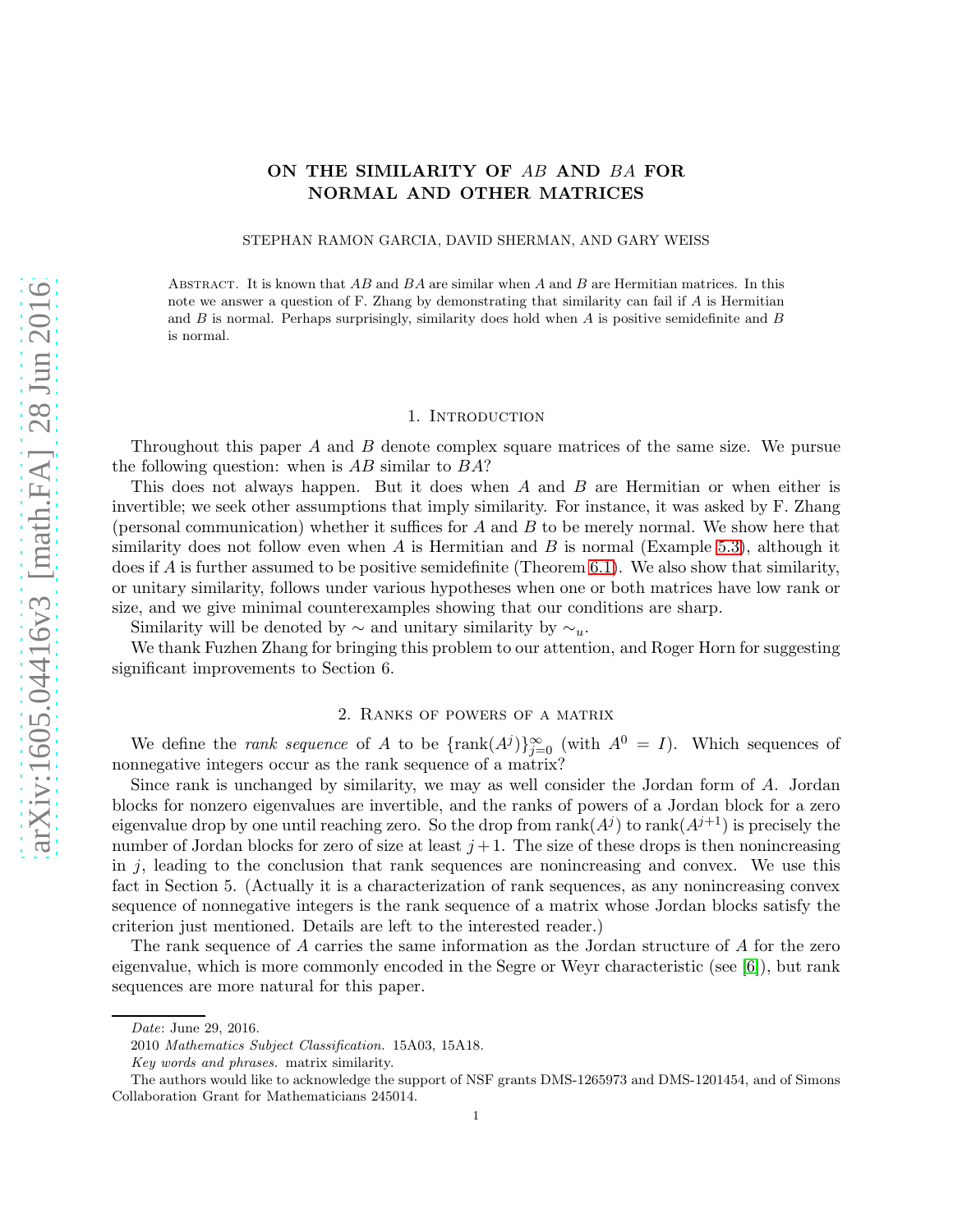#### 3. Known facts

If one of the matrices is invertible, then  $AB \sim BA$  (conjugate by the invertible one). But even for  $2 \times 2$  matrices, AB need not be similar to BA: consider

$$
A = \begin{bmatrix} 0 & 1 \\ 0 & 0 \end{bmatrix}, \qquad B = \begin{bmatrix} 0 & 0 \\ 0 & 1 \end{bmatrix}.
$$

It is known that for square matrices in general, the invertible Jordan blocks of AB and BA are the same ([\[4,](#page-6-1) Theorem 3.2.11.1], see also [\[2\]](#page-6-2) for comparison of the Jordan structures of AB and BA at 0). As a consequence we have

#### <span id="page-2-0"></span>Proposition 3.1.

- (i) The rank sequences of AB and BA eventually become the same constant (the sum of the ranks of their invertible Jordan blocks).
- (ii) AB and BA are similar if and only if they have the same rank sequences.

Here are some other useful known facts.

#### <span id="page-2-1"></span>Proposition 3.2.

- (i) If rank $(AB)$  = rank $(BA)$  = rank $(A)$ , then  $AB \sim BA$ .
- (ii) If A and B are normal, then  $rank(AB) = rank(BA)$ .
- (iii) If A and B are Hermitian, then  $AB \sim BA$ .

A proof of (i) is explained in [\[4,](#page-6-1) Exercise 3.2.P20b]. Here are short proofs of (ii) and (iii). Using normality and the fact that  $\text{rank}(T^*T) = \text{rank}(T) = \text{rank}(T^*)$  for any matrix  $T$ ,

$$
rank(AB) = rank(B^*A^*AB) = rank(B^*AA^*B) = rank(A^*B) = rank(B^*A)
$$

$$
= rank(A^*BB^*A) = rank(A^*B^*BA) = rank(BA).
$$

When A and B are Hermitian, we note that  $rank((AB)^j) = rank(((AB)^j)^*) = rank((BA)^j)$  for all  $j$ , then apply Proposition [3.1\(](#page-2-0)ii).

Actually there is a sort of converse to (iii): a matrix is similar to its adjoint if and only if it is a product of two Hermitian matrices [\[4,](#page-6-1) Theorem 4.1.7].

<span id="page-2-3"></span>Remark 3.3. Proposition [3.2\(](#page-2-1)iii), which motivates the main questions in this paper, is not true for infinite-dimensional Hilbert space operators. Let A be the diagonal operator on  $\ell^2$  whose diagonal is  $1, \frac{1}{2}$  $\frac{1}{2}, \frac{1}{3}$  $\frac{1}{3}, \ldots$ , and let B be the projection onto the orthogonal complement of the  $\ell^2$  vector  $v = (1, \frac{1}{2})$  $\frac{1}{2}$ ,  $\frac{1}{3}$  $\frac{1}{3}, \ldots$ ). Then *BA* is injective since *v* is not in the range of *A*, but *AB* has nontrivial kernel, namely  $Cv$ . Thus  $AB$  and  $BA$  cannot be similar.

#### 4. Unitary similarity

The reader may wonder about unitary similiarity.

It may not be true that  $AB \sim_u BA$  when A and B are Hermitian: take

| $A = \begin{bmatrix} 1 & 0 & 0 \ 0 & 1 & 0 \ 0 & 0 & 0 \end{bmatrix},$ |  |  | $B = i \begin{bmatrix} 0 & -1 & 1 \\ 1 & 0 & -1 \\ -1 & 1 & 0 \end{bmatrix}.$ |  |  |
|------------------------------------------------------------------------|--|--|-------------------------------------------------------------------------------|--|--|

(To verify that the products are not unitarily similar, one can check that  $X^*X^2(X^*)^2X$  has different traces for  $X = AB$  and  $X = BA$ .) This is a counterexample of minimal size and rank, as we now show.

<span id="page-2-2"></span>**Proposition 4.1.** Let  $A, B \in \mathbb{M}_n$  be normal. Then  $AB \sim_u BA$  when  $(i)$  n  $\leq 2$  or  $(ii)$  rank $(A) \leq 1$ .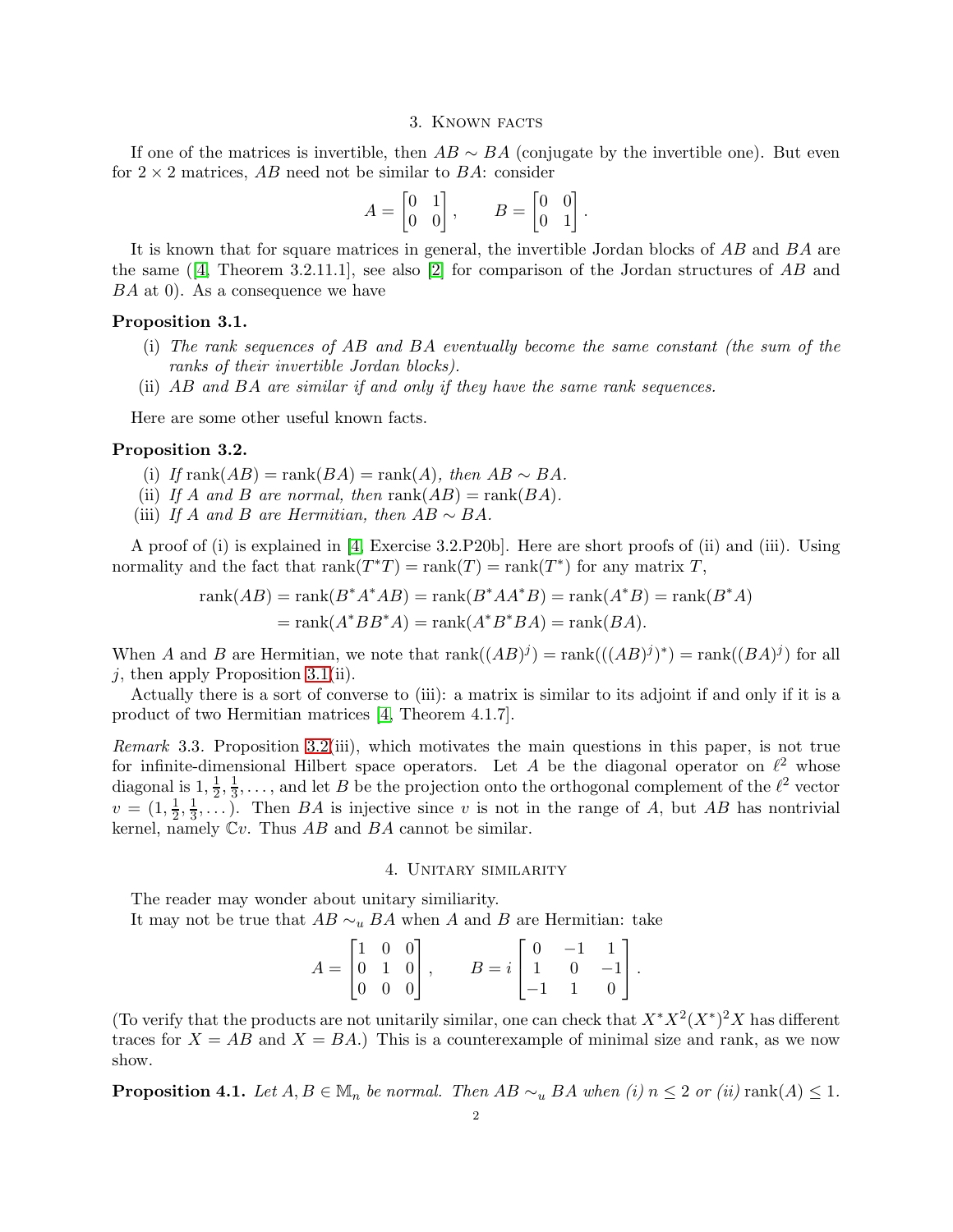*Proof.* We discuss only the nontrivial cases  $n = 2$  and  $\text{rank}(A) = 1$ .

(i) The triple  $(tr(X), tr(X^2), tr(X^*X))$  is a complete unitary invariant for  $2 \times 2$  matrices [\[5\]](#page-6-3). We use the trace property for  $tr(AB) = tr(BA)$  and

$$
\operatorname{tr}((AB)^2) = \operatorname{tr}(ABAB) = \operatorname{tr}(BABA) = \operatorname{tr}((BA)^2),
$$

then mix in normality to obtain

$$
\text{tr}((AB)^*(AB)) = \text{tr}(B^*A^*AB) = \text{tr}(A^*ABB^*) = \text{tr}(AA^*B^*B) = \text{tr}(A^*B^*BA) = \text{tr}((BA)^*(BA)).
$$

(ii) A rank one normal matrix is a scalar multiple of a rank-one projection, so after scaling we may find a unit vector v such that  $A = vv^*$ , the projection onto  $\mathbb{C}v$ . By normality we have  $||Bv|| = ||B^*v|| = c$ . If  $c = 0$  then

$$
AB = vv^*B = v(B^*v)^* = v(0) = 0 = (0)v^* = Bvv^* = BA
$$

and we are done.

If  $c \neq 0$ , then there is an isometry from span $\{v, c^{-1}B^*v\}$  onto span $\{c^{-1}Bv, v\}$  determined by sending v to  $c^{-1}Bv$  and  $c^{-1}B^*v$  to v; these are all unit vectors, and the inner products of the pairs agree:

$$
(c^{-1}B^*v)^*v = v^*(c^{-1}Bv).
$$

Let  $U$  be any unitary matrix that extends this isometry. Then

$$
BAU = Bvv^*U = Bv(U^*v)^* = Bv(c^{-1}B^*v)^* = (c^{-1}Bv)v^*B = (Uv)v^*B = UAB. \quad \Box
$$

Remark 4.2. There is a similar pattern for transposes. It is known that for any matrix A,  $A \sim A^T$ [\[4,](#page-6-1) Theorem 3.2.3.1]. For  $2 \times 2$  matrices and rank 1 matrices we even have unitary similarity by arguments similar to Proposition [4.1,](#page-2-2) and these conditions are sharp: consider

$$
A = \begin{bmatrix} 0 & 1 & 0 \\ 0 & 0 & 2 \\ 0 & 0 & 0 \end{bmatrix}.
$$

For more on the condition  $A \sim_u A^T$ , see [\[3\]](#page-6-4).

#### 5. Similarity of products of normals

**Proposition 5.1.** Let  $A, B \in \mathbb{M}_n$  be normal. Then  $AB ∼ BA$  if rank(A) ≤ 2.

*Proof.* If rank $(A) \leq 1$ , we are done by Proposition [4.1\(](#page-2-2)ii), so assume that rank $(A) = 2$ .

Recall from Section 2 that rank sequences are nonincreasing and convex. Paired with the constraint that rank( $A$ ) = 2, this leaves only seven possibilities for the rank sequences for AB and BA (although some are impossible for  $n = 1, 2$  or 3):

- $\bullet$   $n, 0, \ldots$
- $n, 1, 0, \ldots$
- $n, 1, 1, \ldots$
- $n, 2, 0, \ldots$
- $n, 2, 1, 0, \ldots$
- $n, 2, 1, 1, \ldots$
- $n, 2, 2, \ldots$

The rank sequences for  $AB$  and  $BA$  have the same second entry by Proposition [3.2\(](#page-2-1)ii). If it is 2, we have similarity by Proposition [3.2\(](#page-2-1)i). If it is 1, then Proposition [3.1\(](#page-2-0)i) forces the rank sequences to be the same one out of the two possibilities above; if it is 0, there is only one possible rank sequence – in either case we have similarity by Proposition [3.1\(](#page-2-0)ii).

Corollary 5.2. If  $A, B \in \mathbb{M}_3$  are normal, then  $AB \sim BA$ .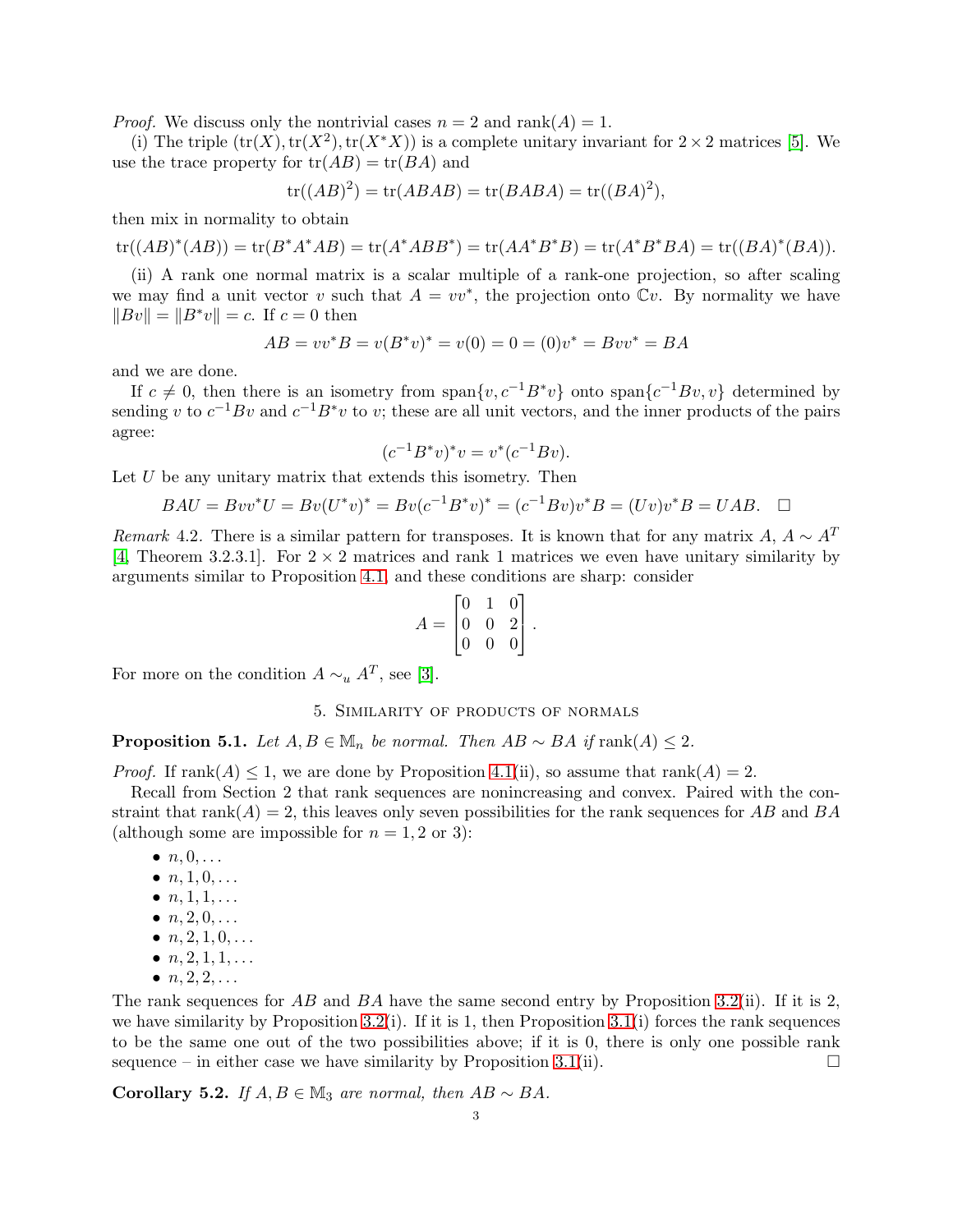*Proof.* If neither is invertible, both have rank  $\leq 2$ .

Thus a minimal counterexample for similarity of product pairs of two normal matrices would be  $4 \times 4$  matrices A and B of rank 3. The rank sequences of AB and BA should be different (Proposition [3.1\(](#page-2-0)ii)) but must have the same two first terms (Proposition [3.2\(](#page-2-1)ii)) and the same limit (Proposition [3.1\(](#page-2-0)i)). By Proposition [3.2\(](#page-2-1)i) the rank of AB cannot be 3, so the rank sequences are in the list above, and the only possibility is for them to be the fourth and fifth ones. Such matrices exist!

<span id="page-4-0"></span>Example 5.3. Let

Then

$$
A = \begin{bmatrix} 0 & 0 & 0 & 1 \\ 0 & 1 & 0 & 0 \\ 0 & 0 & 0 & 0 \\ 1 & 0 & 0 & 0 \end{bmatrix}, \qquad B = \begin{bmatrix} 0 & 0 & 0 & 0 \\ 0 & 0 & 0 & 1 \\ 0 & 1 & 0 & 0 \\ 0 & 0 & 1 & 0 \end{bmatrix}.
$$

$$
AB = \begin{bmatrix} 0 & 0 & 1 & 0 \\ 0 & 0 & 0 & 1 \\ 0 & 0 & 0 & 0 \\ 0 & 0 & 0 & 0 \end{bmatrix}, \qquad BA = \begin{bmatrix} 0 & 0 & 0 & 0 \\ 1 & 0 & 0 & 0 \\ 0 & 1 & 0 & 0 \\ 0 & 0 & 0 & 0 \end{bmatrix}
$$

,

which satisfy  $(AB)^2 = 0 \neq (BA)^2$  and so are not similar. In fact their rank sequences are the fourth and fifth in the list above. Thus Zhang's question, as stated in the introduction, has a negative answer using 0-1 matrices and A even Hermitian.

We conclude this section by exhibiting another class of normal matrices, other than the Hermitians, for which  $AB \sim BA$ . For any square matrix X, define

$$
\Phi(X) = \begin{bmatrix} X & X^* \\ X^* & X \end{bmatrix}.
$$

**Proposition 5.4.** Let  $X, Y \in \mathbb{M}_n$ . Then  $\Phi(X), \Phi(Y) \in \mathbb{M}_{2n}$  are normal matrices satisfying  $\Phi(X)\Phi(Y) \sim \Phi(Y)\Phi(X).$ 

*Proof.* Normality of  $\Phi(X)$  and  $\Phi(Y)$  is a straightforward computation.

Write  $X = X_1 + iX_2$  and  $Y = Y_1 + iY_2$ , where  $X_1, X_2, Y_1, Y_2$  are Hermitian. Let  $U \in M_{2n}$  be the unitary matrix

$$
\frac{1}{\sqrt{2}} \begin{bmatrix} I_n & I_n \\ -I_n & I_n \end{bmatrix}
$$

.

Then

$$
\Phi(X)\Phi(Y) \sim_u (U\Phi(X)U^{-1})(U\Phi(Y)U^{-1}) = \begin{bmatrix} 2X_1 & 0 \\ 0 & 2iX_2 \end{bmatrix} \begin{bmatrix} 2Y_1 & 0 \\ 0 & 2iY_2 \end{bmatrix}
$$
  
= 
$$
\begin{bmatrix} 4X_1Y_1 & 0 \\ 0 & -4X_2Y_2 \end{bmatrix} \sim \begin{bmatrix} 4Y_1X_1 & 0 \\ 0 & -4Y_2X_2 \end{bmatrix}
$$
  
= 
$$
\begin{bmatrix} 2Y_1 & 0 \\ 0 & 2iY_2 \end{bmatrix} \begin{bmatrix} 2X_1 & 0 \\ 0 & 2iX_2 \end{bmatrix} = (U\Phi(Y)U^{-1})(U\Phi(X)U^{-1}) \sim_u \Phi(Y)\Phi(X),
$$

where the middle similarity is the direct sum of similarities obtained by Proposition [3.2\(](#page-2-1)iii).  $\Box$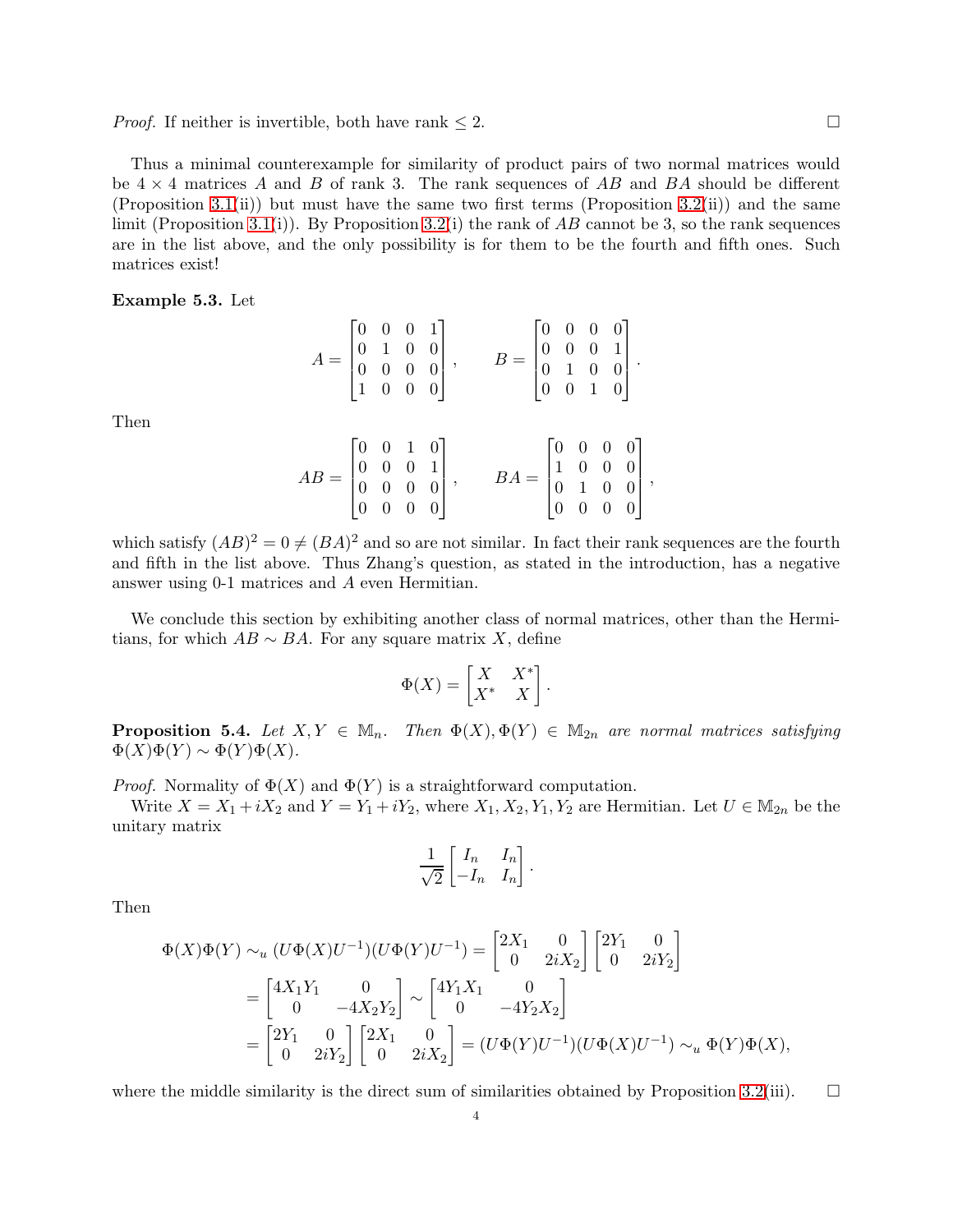#### 6. Positive semidefinite matrices and a positive result

In this section we first show that  $AB \sim BA$  when A is positive semidefinite and B is normal. Then we obtain a generalization by noting that the same proof works with significantly weaker conditions on A and B.

<span id="page-5-0"></span>**Theorem 6.1.** Let  $A, B \in \mathbb{M}_n$ , where A is positive semidefinite and B is normal. Then  $AB \sim BA$ .

*Proof.* Because B is normal and thus diagonalizable, after simultaneous unitary similarity we may assume that

$$
A = \begin{bmatrix} A_{11} & A_{12} \\ A_{12}^* & A_{22} \end{bmatrix}, \qquad B = \begin{bmatrix} C & 0 \\ 0 & 0 \end{bmatrix},
$$

where C is an invertible diagonal matrix in  $\mathbb{M}_r$  for some  $0 \leq r \leq n$ .

We claim that  $A_{12} = A_{11}X$  for some  $X \in M_{r,n-r}$  (this is known, but we include the argument for discussion purposes below). Suppose that  $v \in \text{ker}(A_{11}) \subseteq \mathbb{C}^r$ . Then

$$
\begin{bmatrix} v \\ 0 \end{bmatrix}^* A \begin{bmatrix} v \\ 0 \end{bmatrix} = 0,
$$

which by positivity of A implies that  $\begin{bmatrix} v \\ o \end{bmatrix}$ 0  $\Big] \in \ker(A)$ , so that  $v \in \ker(A_{12}^*)$  also. The condition  $\ker(A_{11}) \subseteq \ker(A_{12}^*)$  entails

(6.1) 
$$
\text{range}(A_{11}) = [\text{ker}(A_{11})]^\perp \supseteq [\text{ker}(A_{12}^*)]^\perp = \text{range}(A_{12}),
$$

which implies the desired factorization:  $A_{12} = A_{11}X$  for some  $X \in M_{r,n-r}$ .

We have

<span id="page-5-2"></span>
$$
A = \begin{bmatrix} A_{11} & A_{11} X \\ X^* A_{11} & A_{22} \end{bmatrix}, \quad AB = \begin{bmatrix} A_{11}C & 0 \\ X^* A_{11}C & 0 \end{bmatrix}, \quad BA = \begin{bmatrix} CA_{11} & CA_{11} X \\ 0 & 0 \end{bmatrix}.
$$

The matrix

$$
S = \begin{bmatrix} C + XX^* & -X \\ -X^* & I \end{bmatrix} = \begin{bmatrix} I & -X \\ 0 & I \end{bmatrix} \begin{bmatrix} C & 0 \\ 0 & I \end{bmatrix} \begin{bmatrix} I & 0 \\ -X^* & I \end{bmatrix}
$$

is invertible and satisfies

$$
S(AB) = \begin{bmatrix} C + XX^* & -X \\ -X^* & I \end{bmatrix} \begin{bmatrix} A_{11}C & 0 \\ X^*A_{11}C & 0 \end{bmatrix} = \begin{bmatrix} CA_{11}C & 0 \\ 0 & 0 \end{bmatrix}
$$

$$
= \begin{bmatrix} CA_{11} & CA_{11}X \\ 0 & 0 \end{bmatrix} \begin{bmatrix} C + XX^* & -X \\ -X^* & I \end{bmatrix} = (BA)S.
$$

Now let us isolate the properties of  $A$  and  $B$  that are essential to this proof.

Regarding B, the important point is unitary similarity to a matrix of the form  $C \oplus 0$ , where C is invertible. This is equivalent to requiring that  $B$  have the same range as its adjoint; such matrices are called  $EP$  or range Hermitian. (The name "EP" originates in [\[7,](#page-6-5) III.18], but its meaning as an abbreviation is not fully clear.) Any normal matrix is EP.

Regarding A, we need the factorization  $A_{12} = A_{11}X$ ; this is called the *column inclusion property* for A. In [\[4,](#page-6-1) Observation 7.1.10 and preceding text] it is shown that positive semidefinite matrices have the column inclusion property, essentially by the argument above. The column inclusion property also holds under the weaker assumption that the real part of A is positive semidefinite and has the same rank as  $A$  ([\[4,](#page-6-1) Observation 7.1.12]).

This leads to the following generalization of Theorem [6.1,](#page-5-0) proved in exactly the same way. Note that neither  $A$  nor  $B$  is required to be normal.

<span id="page-5-1"></span>**Theorem 6.2.** Let  $A, B \in \mathbb{M}_n$ , where the real part of A is positive semidefinite and has the same rank as A, and B is EP. Then  $AB \sim BA$ .